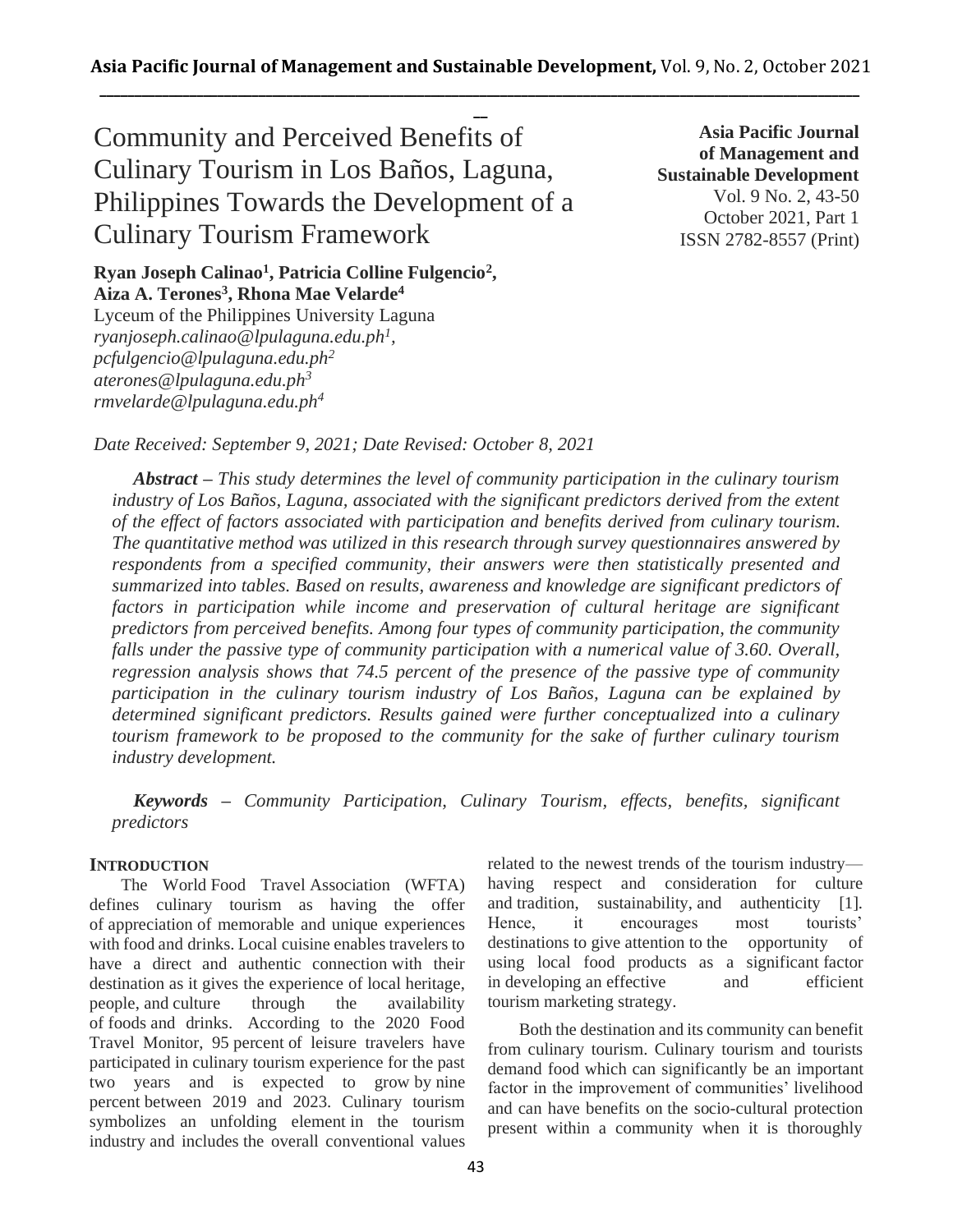planned and developed [2]-[4]. With these in mind, it is important to find out as to what extent local communities can take part in tourism planning and the decision-making process and assess in what aspects tourism might contribute to their wellbeing, to comprehend how sustainable tourism might be beneficial for a local community, as they serve as catalysts of future development of culinary tourism and guarantee its continuous prosperity.

Los Baños is a first-class urban municipality located in Laguna, Philippines. It has an estimated overall land area of 56.5 square kilometers and with its border, Mount Makiling on the south and southwest, Laguna de Bay on the north, Calamba City on the northwest, and the city of Bay on the east. The town is famous among travelers for it has underground aquifer resorts which spot the zone. Los Baños additionally has the University of the Philippines, alongside it is other research organizations, making it an impermanent home for a huge number of undergraduate and graduate understudies, analysts, and ostracizes.

Besides its significance in scholastics, research, and science, it is a famous tourist destination. As it is near Metro Manila, its hot spring resorts are one of the most visited for end-of-the-week or summer excursions for occupants of the tremendous city and vacationers from different spots in the country and even from abroad. Tourists and the community who go to Los Baños likewise visit a few local rarity stores within the town to purchase the famous and delicious renowned buko pie.

Moreover, this study aims to propose an initial framework that will be of help in determining predictors of local culinary tourism and to imply a much effective culinary tourism development in the province of Los Baños. More particularly, the study aims to encourage more involvement of the community in the development and further make culinary tourism a major tourism motivation to be a beneficial source for the province and as well as its people; and assess the community participation levels of residents of the province as well as the perceived benefits of culinary tourism that impacts the most influence from their perspective; and to have an understanding of what extent culinary tourism makes an impact on residents and determine the scope of their participation when it comes to planning and being active in the decisionmaking process of culinary tourism and its related projects and businesses.

This study can help enhance the knowledge of the researchers as regards the tourism industry, specifically on understanding the in-depth information and present standing of culinary tourism about community participation in the city of Los Baños. Nevertheless, the researchers are also able to realize that this research is not only a mean for work accomplishments but is also help towards gaining enough understanding on what is needed to be acted on or improved in succeeding as a contribution to the overall tourism development of the Philippines.

Through a better understanding of the said aspects and integrating them into a concise local culinary tourism framework, it can be used to determine the present situation of the community that will allow knowing how residents of Los Baños can be competitive with other cities as regards culinary tourism, and for the local city government to determine which path to embark towards their implementation of different programs and policies that promote the greater involvement of the community.

In the end, this study can be used for future studies for the benefit and expansion of the field of the tourism industry and as well as other cities of the Philippines. With the hope of being a beneficial contribution to the integration of a strategic culinary tourism development that gives importance to community participation which can expand the scope of community participation as regard to the culinary tourism planning process, satisfy locals' needs, and improve the economic standing of the province while being able to improve the competitiveness of the province in the context of culinary tourism.

## **Objectives of the Study**

The main objective of this study is to determine the predictors of participation in culinary tourism in a community in Laguna. More specifically, first, it aims to present the extent of the effect of the factors associated with participation in terms of awareness, knowledge, confidence, interest, and family influence; second, present the benefits derived from culinary tourism in terms of income, job opportunity, and preservation of cultural heritage; third, present the type of community participation in culinary tourism; then, determine the significant predictors of culinary tourism thru the level of community participation and lastly, to propose a participatory model in culinary tourism.

Asia Pacific Journal of Management and Sustainable Development ISSN 2782-8557 (Print) | Vol. 9, No. 2, October 2021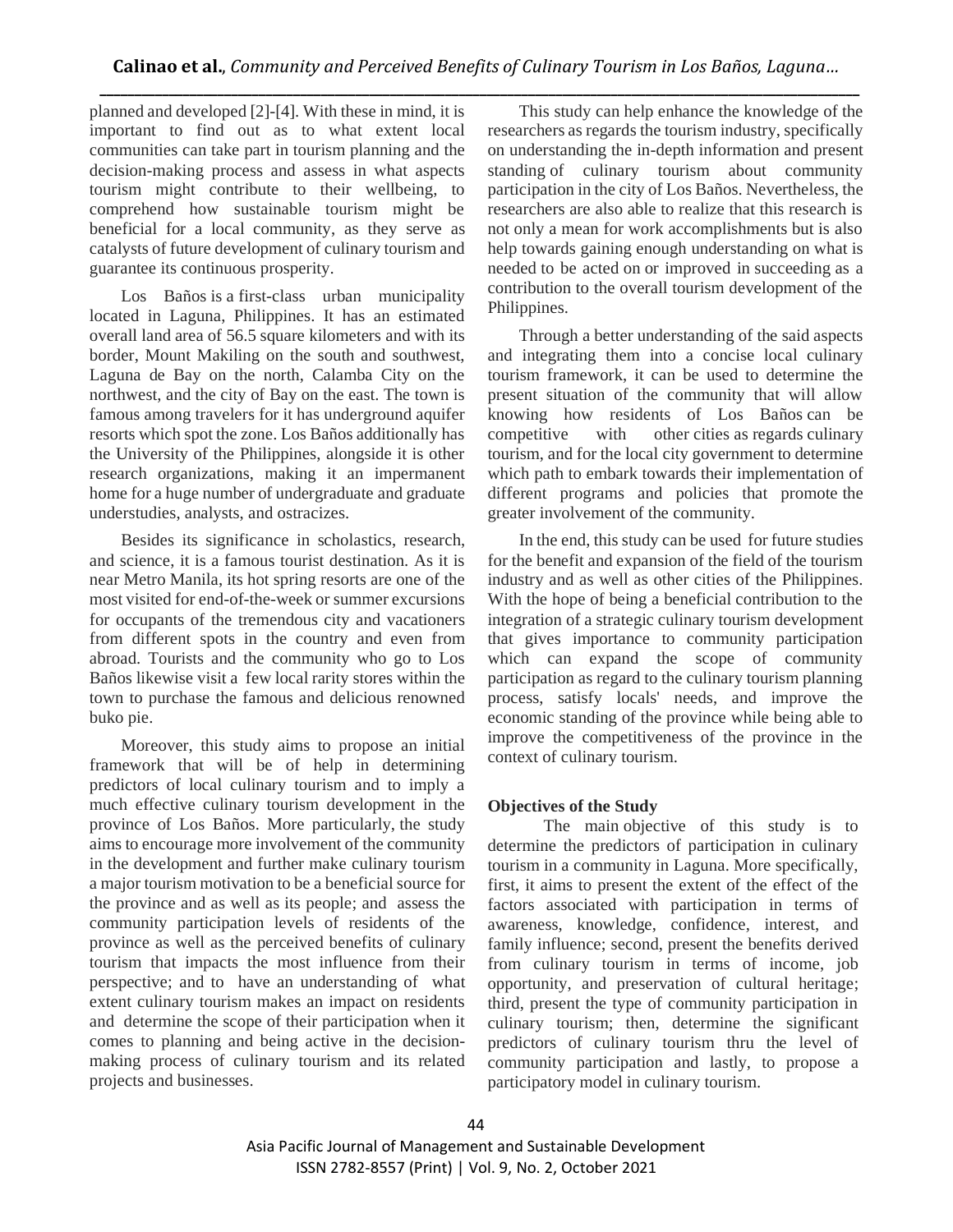#### **Materials and Methods**

The researchers used a descriptive quantitative method of research to measure the community residents' level of participation, perceived benefits, and predictors of community participation in the province of Los Baños Laguna. Hence, it will provide a complete description and analysis of the significant predictors of culinary tourism in the province of Laguna.

The respondents for this study are 18 years and above residents of Los Baños, Laguna. This was determined through using the G-power with a sample size of 109 wherein the effect size is 0.15 medium, the alpha error is 0.05, and the power is 0.95. The main instrument that was utilized in this study is researchmade and adopted-modified. The value of Cronbach Alpha is 0.9 which focuses on the community participation level as regards their awareness, knowledge, and participation. Consent forms were provided to target respondents by the researchers for the rights of respondents to be protected through the stated purpose of the study and the set of guidelines. The statistical tools used in the study were weighted mean and stepwise regression. Weighted mean is described as a measure of central tendency that was used to determine the average means of scales, based on the survey conducted on residents of the community as regards determining their level of participation, perceived benefits that are most influential for them, and predictors that motivate their participation in culinary tourism. Stepwise regression is an alteration of forwarding selection which is the final model. This was used in the community participation level and perceived benefits to determine the significant predictors of culinary tourism.

### **RESULTS AND DISCUSSION**

| Table 1. Summary on the extent of factors |  |  |  |
|-------------------------------------------|--|--|--|
| associated with participation             |  |  |  |

| <b>Indicators</b>                                                                                                                                                                                                                                                                         | WM                      | S.D. VI R      |              |               |
|-------------------------------------------------------------------------------------------------------------------------------------------------------------------------------------------------------------------------------------------------------------------------------------------|-------------------------|----------------|--------------|---------------|
| Awareness                                                                                                                                                                                                                                                                                 | 3.50                    | $0.61$ SA 3    |              |               |
| Knowledge                                                                                                                                                                                                                                                                                 | 3.49                    | 0.56           | $\mathsf{A}$ |               |
| Confidence                                                                                                                                                                                                                                                                                | 3.55                    | $0.43 \quad A$ |              |               |
| Interest                                                                                                                                                                                                                                                                                  | 3.58                    | 0.47 SA 1      |              |               |
| Family Influence                                                                                                                                                                                                                                                                          | 3.39                    | 0.51           | A            |               |
| <b>Composite Mean</b>                                                                                                                                                                                                                                                                     | 3.50                    |                | SА           |               |
| $\sim$ 1 $\sim$ 70 $\sim$ 0.1 $\sim$ 1 $\sim$ 1 $\sim$ 1 $\sim$ 1 $\sim$ 1 $\sim$ 1 $\sim$ 1 $\sim$ 1 $\sim$ 1 $\sim$ 1 $\sim$ 1 $\sim$ 1 $\sim$ 1 $\sim$ 1 $\sim$ 1 $\sim$ 1 $\sim$ 1 $\sim$ 1 $\sim$ 1 $\sim$ 1 $\sim$ 1 $\sim$ 1 $\sim$ 1 $\sim$ 1 $\sim$ 1 $\sim$ 1 $\sim$ 1 $\sim$ 1 | $(0,1)$ $(0,0)$ $(0,1)$ |                | $\cdots$     | $\sim$ $\sim$ |

Legend: 3.50 – 4.00 – Strongly Agree (SA); 2.50 – 3.49 – Agree (A); 1.50 – 2.49 – Disagree(D); 1.00 – 1.49 – Strongly Disagree (SD)

Table 1, as the study aimed to find which factors are usually involved in encouraging an individual to participate in the activity, shows that among them are awareness, knowledge, confidence, interest, and family influence. The results which examined the summary of the extent of factors associated with participation presents scores representative of the composite mean of 3.50 and a verbal interpretation of agree. The indicators have been individually assessed by respondents per factor and the possibility to be ranked by the researchers according to their effectivity.

According to the conducted study, interest (3.58) is ranked as the highest indicator among those presented to respondents with an interpretation of *strongly agree*. It shows that this factor is what influences the participation of the community in culinary tourism the strongest. As stated by Bialoglowska in her study, *Culinary tourism is an important, intercultural issue,* a large deal of what increases the importance, and the amount of people is affected by the greater interest brought on by culinary tourism. It shows in this study as well that interest is an effective indicator that provides a certainty of increase that motivates the market. Based on this study conducted by the researchers, this may be brought on either by their interest to open a business in the same field, to work as an employee, or as a proprietor who works towards the recognition of culinary tourism.

Lastly, as the data stated, the indicator that has garnered the lowest result that interconnects itself with participation is family influence (3.39). Despite being ranked last, it still claimed a verbal interpretation of *agree*ing from respondents, proving its relevance as a factor to participation in culinary tourism, but not as influential as the other indicators. The involvement of the family in decisions and businesses has had its fair share of pros and cons as they are the first influencers on individuals and have a more personal and emotional approach in business decisions compared to non-family members. As proved by the study, however, higher several respondents *agree* that in culinary tourism, much of the culture is preserved when it is done through a family business.

While, Table 2 reveals that among the three factors of perceived benefits derived from culinary tourism, which all got interpretations of *strongly agree*, preservation of cultural heritage got the highest rank  $(3.60).$ 

Asia Pacific Journal of Management and Sustainable Development ISSN 2782-8557 (Print) | Vol. 9, No. 2, October 2021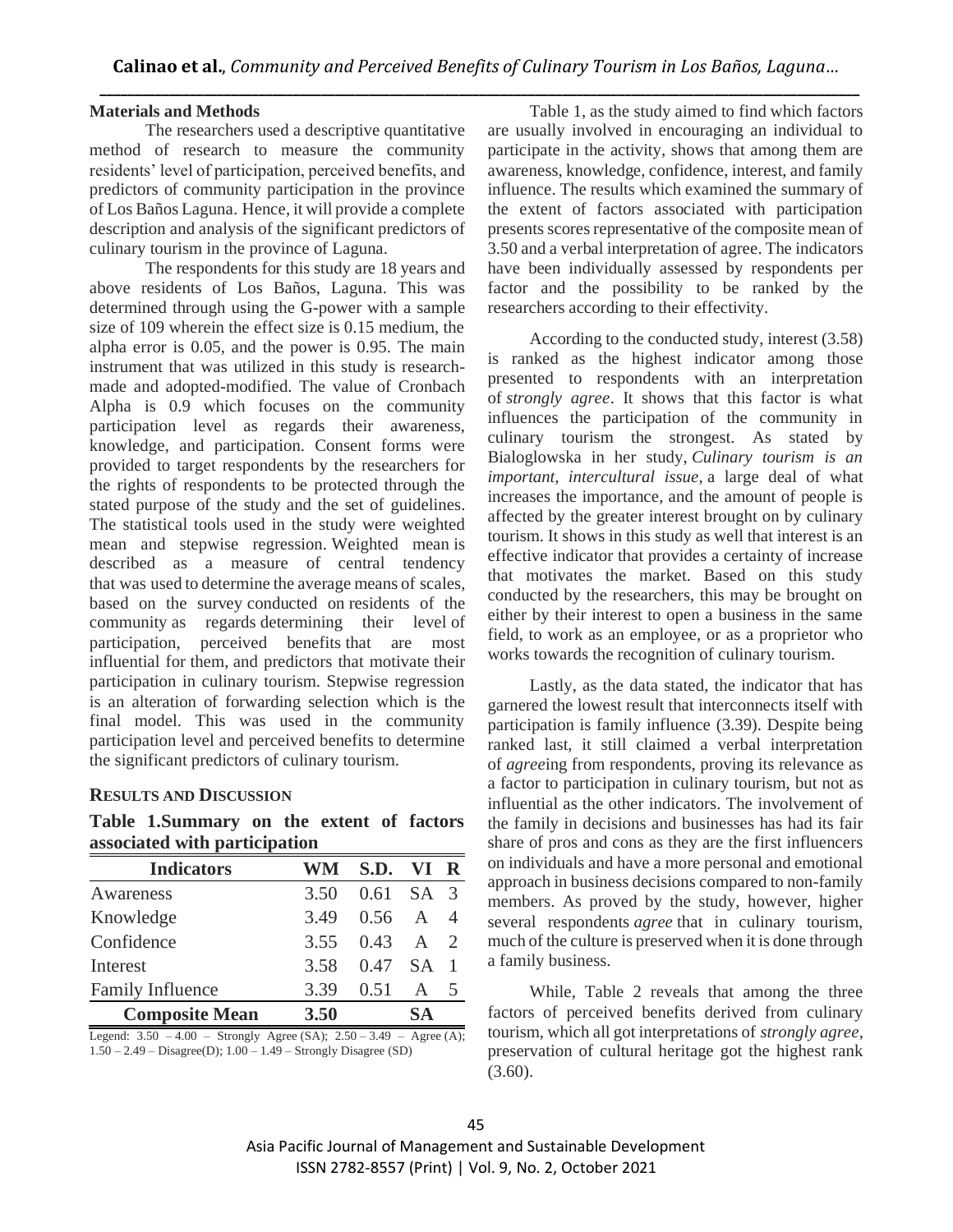| <b>Table 2.Summary of perceived benefits</b><br>derived from culinary tourism |  |                |  |  |  |
|-------------------------------------------------------------------------------|--|----------------|--|--|--|
| WM S.D. VI R<br><b>Indicators</b>                                             |  |                |  |  |  |
| Income                                                                        |  | 3.51 0.42 SA 3 |  |  |  |
| Job opportunity                                                               |  | 3.52 0.51 SA 2 |  |  |  |
| Preservation of cultural heritage<br>3.60 0.47 SA 1                           |  |                |  |  |  |
| <b>Composite Mean</b><br><b>SA</b><br>3.54                                    |  |                |  |  |  |
| Legend: $3.50 - 4.00 -$ Strongly Agree (SA); $2.50 - 3.49 -$ Agree (A);       |  |                |  |  |  |

*1.50 – 2.49 – Disagree(D); 1.00 – 1.49 – Strongly Disagree (SD)*

This means culinary tourism is a beneficial factor for the preservation of the cultural heritage of the community and is one of the key factors for the development of the industry in the community. One reason for this is that culinary tourism is not mainly about the food itself but it encompasses traditional values with its consideration for the authenticity of tradition and culture as well as the implication of maintaining at a certain state. It further strengthens selfconfidence, passion, and drive for locals to continue to preserve their traditions [5]

Job opportunity (3.52) ranked second and this can be explained in a way that the successful development of culinary by tourism in a community, allows revenue generation for businesses that further generates jobs for locals, especially that the availability of skilled manpower is important towards the success of tourism development. Lastly, culinary tourism can provide the benefit of income (3.51) that makes the industry income-generating and having that "multiplier effect" on the community that serves as beneficial for the sustainment of households and further development of businesses and the industry itself. This accords to the fact that tourism can certainly contribute to the economic growth of a destination while producing social benefits

| Table 3.Summary of type of community participation |  |  |  |
|----------------------------------------------------|--|--|--|
|                                                    |  |  |  |

| <b>Indicators</b>                                  | WM                          | V I            |     |
|----------------------------------------------------|-----------------------------|----------------|-----|
| Passive type                                       | 3.60                        | <b>SA</b>      |     |
| Consultation type                                  | 3.31                        | A              |     |
| Functional type                                    | 3.39                        | A              |     |
| Empowered type                                     | 3.34                        | А              | 3   |
| <b>Composite Mean</b>                              | 3.54                        | SА             |     |
| $2.50 \pm 0.00$ $\sigma$ $1 \pm 1$<br>$\mathbf{r}$ | $2.70$ $2.10$<br>$\sqrt{a}$ | $\overline{a}$ | (1) |

*Legend: 3.50 – 4.00 - Strongly Agree (SA); 2.50 – 3.49 – Agree (A); 1.50 – 2.49 – Disagree(D); 1.00 – 1.49 - Strongly Disagree (SD)*

Table 3 reflects that among the four indicators under types of community participation, passive type (3.60) is outstanding. This implies that the community is just receiving announcements thru reading content made by others without making and sharing ideas and informative content of their own. This indicator also shows that the community was not able to participate in discussions for decisions that affect them.

This is followed by functional type (3.39) which signifies that respondents agree with the functional type of participation where they interact and participate in the decision and from creating the plan up to its execution. This indicator also shows that respondents are willing to participate in the process of the plan. The third rank among indicators is empowered type (3.34) which reveals that some respondents *agree* that this type of participation helps the community improve their participation in different events which gives them more benefits.

Lastly, respondents show *agreement* towards the consultation type (3.31) where they participate by answering a series of questions from tourists about their culinary tourism, history, and quality of services and products. They participate in sharing their knowledge about the place which gives benefit to the community by sharing knowledge to tourists.

# **Multiple Regression Analysis on the Significant Predictors of Culinary Tourism Through the Level of Community Participation**

| <b>Table 4. Model summary</b> |  |
|-------------------------------|--|
|-------------------------------|--|

| <b>Model</b> | R | $\bf R$<br><b>Square</b> | <b>Adjusted R</b> Std. The<br><b>Square</b> | error of the<br><b>Estimate</b> |
|--------------|---|--------------------------|---------------------------------------------|---------------------------------|
|              |   | $0.863^{\text{d}}$ 0.745 | 0.735                                       | 0.24591                         |
|              |   |                          | d. Predictors: (Constant), BPCH, AK, BI, AA |                                 |

 The model summary demonstrates the regression model's potential in interpreting the total variation of dependent variables implied. The total variance of dependent variables is important as it allows the regression equation to attain the proportion of the total variance. The R-value of 0.863 pertains to the strength of the relationship involved between the model and the predicted values of the implied dependent variables. While the value of  $R^2 = 0.745$ means that 74.5 percent of the total variance in culinary tourism can be predicted from the following variables are the preservation of cultural heritage, knowledge, income, and awareness, which all came from factors of participation and perceived benefits of culinary

Asia Pacific Journal of Management and Sustainable Development ISSN 2782-8557 (Print) | Vol. 9, No. 2, October 2021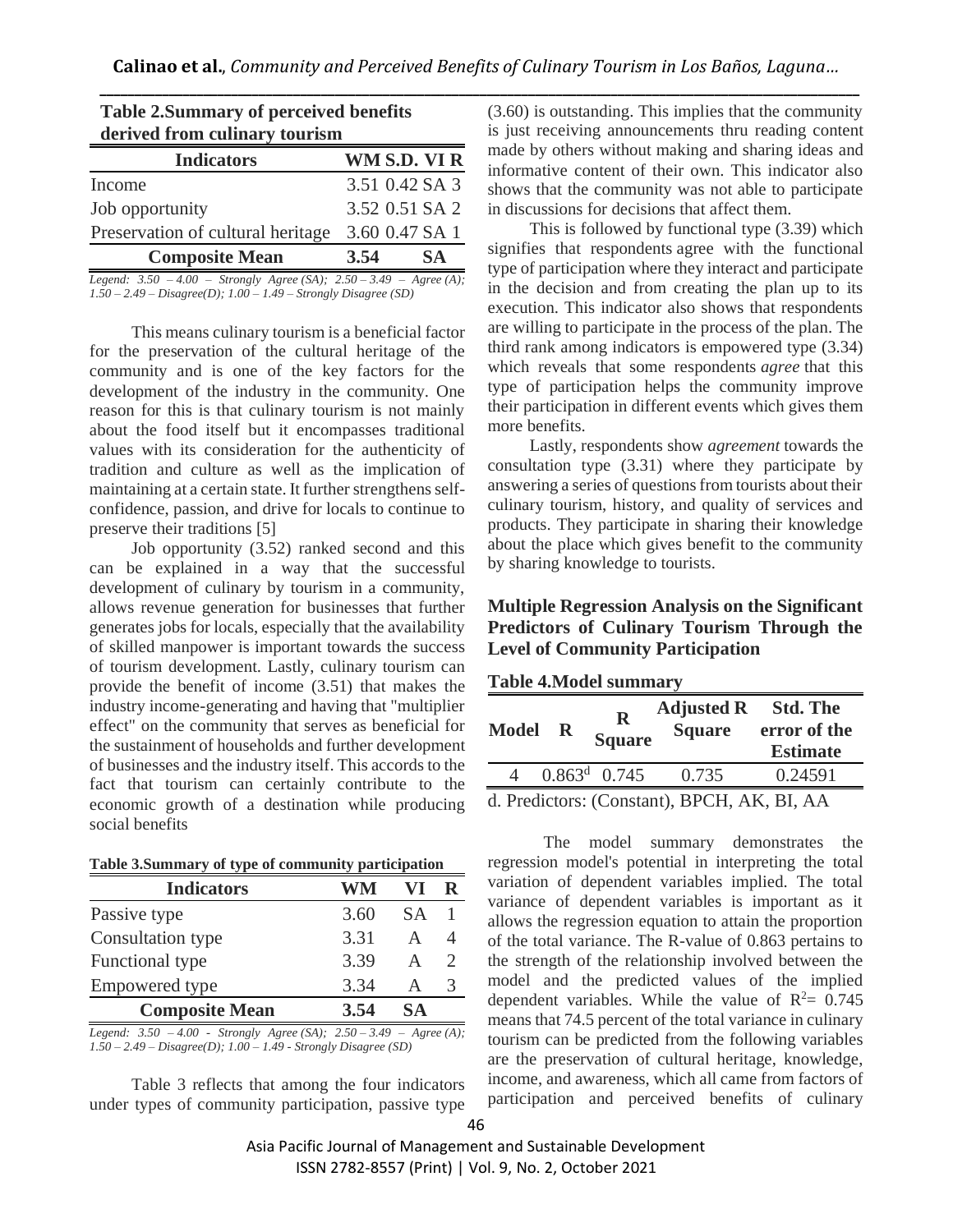tourism. Lastly, the adjusted R square of 0.735 indicates that 73.5 percent of the variance of dependent variables is explained by independent variables, which are specific factors of participation as explained by awareness and knowledge while perceived benefits are explained by the preservation of cultural heritage and income.

### **Table 5.ANOVA**

| Model      | K                         | Sig. | <b>Interpretation</b> |
|------------|---------------------------|------|-----------------------|
| Regression | 76.667 0.000 <sup>e</sup> |      | Significant           |
| Residual   |                           |      |                       |

ANOVA in Table 5 indicates that the overall regression model is statistically significant  $(F(4,105)) =$ 76.67,  $p < .001$ ). This regression model is utilized to determine significant predictors of the level of community participation in culinary tourism using constant variables, which are regarded as significant as a group.

#### **Table 6.Coefficients**

| Model                    | t     |             | Sig. Interpretation         |
|--------------------------|-------|-------------|-----------------------------|
| (Constant)               |       | 0.979       | Significant                 |
|                          | 0.027 |             |                             |
| Preservation of cultural |       | 2.709 0.008 | Significant                 |
| heritage                 |       |             |                             |
| Knowledge                |       | 3.787 0.000 | Significant                 |
| Income                   |       | 3.580 0.001 | Significant                 |
| Awareness                |       | 3.538 0.001 | Significant                 |
| Confidence               |       |             | 1.270 0.207 Not Significant |
| Interest                 |       |             | 1.533 0.128 Not Significant |
| Family influence         |       |             | 1.232 0.221 Not Significant |
| Job opportunity          |       |             | 0.885 0.378 Not Significant |

a. Dependent Variable: CParticipation; e. Predictors in the Model: (Constant), BPCH, AK, BI, AA; The significant predictors of participation are Preservation of cultural heritage, (PCH) Knowledge (K), Income (I) and Awareness (A). Regression equation: Participation =  $-.006 + .235$  (PCH)  $+ .242(K) + .303 (I) + .190 (A); 74.5% of the variation in$ participation is due to these significant predictors. *Legend: Significant at a=<5%*

On an individual level, results of coefficients exhibit the significance of each predictor that was interpreted by the standard of  $a = 0.05$ . Furthermore, it depicts that preservation of cultural heritage (0.008), knowledge (0.000), income (0.001), and awareness (0.001), when combined, accounts for a significant amount of unique variance of significant predictor, in which it relevantly explains the presence of culinary

tourism in the community about the relevant level of community participation. Thus, these significant predictors serve as very important on the further encouragement of level of community participation associating with the success of culinary tourism development.

Preservation of cultural heritage (0.008), as a significant predictor of culinary tourism, can be supported by the study of Koirala et al [6] that undertakes the role of food as confirmation of cultural heritage that encompasses both intangible and tangible aspects and it should take a prominent role in the definition of food security and be carefully considered on formulating policies regarding food and sustainable development. Furthermore, heritage speaks about giving support to culinary traditions and conceding that they give benefit to building personal and collective identities.

Possessing knowledge (0.000) enables the community to take part in tourism development opportunities and to gain beneficially. According to Rasoolimanesh, et al. [7], it will be of help for a community to effectively participate, to live in harmony, and to embed a sense of pride. The essentiality of knowledge plays a major factor in the success of tourism development; however, many challenges can be faced by the community in possessing knowledge such as identity issues and the residents' lack of interest and willingness to work with others [8].

While the progress of culinary tourism, as related to the growth of the economy, encompasses increased income (0.001), it can be perceived that it has a significant influence on the level of community participation in the culinary tourism industry considering that local community participation generates income, motivates further participation, and generally improves the local community's economy and the welfare of its residents.

The context of North Halmahera, Indonesia, income is one of the main factors that support community participation in the stage of implementation and enjoyment of the tourism development program, and for that reason, productive participation of local community generates more income using providing employment, increasing the amount of production, and making the destination more known.

Lastly, awareness (0.001), as a significant predictor of the level of community participation, touches on the citizens knowing improvements and developments. It consists of the community's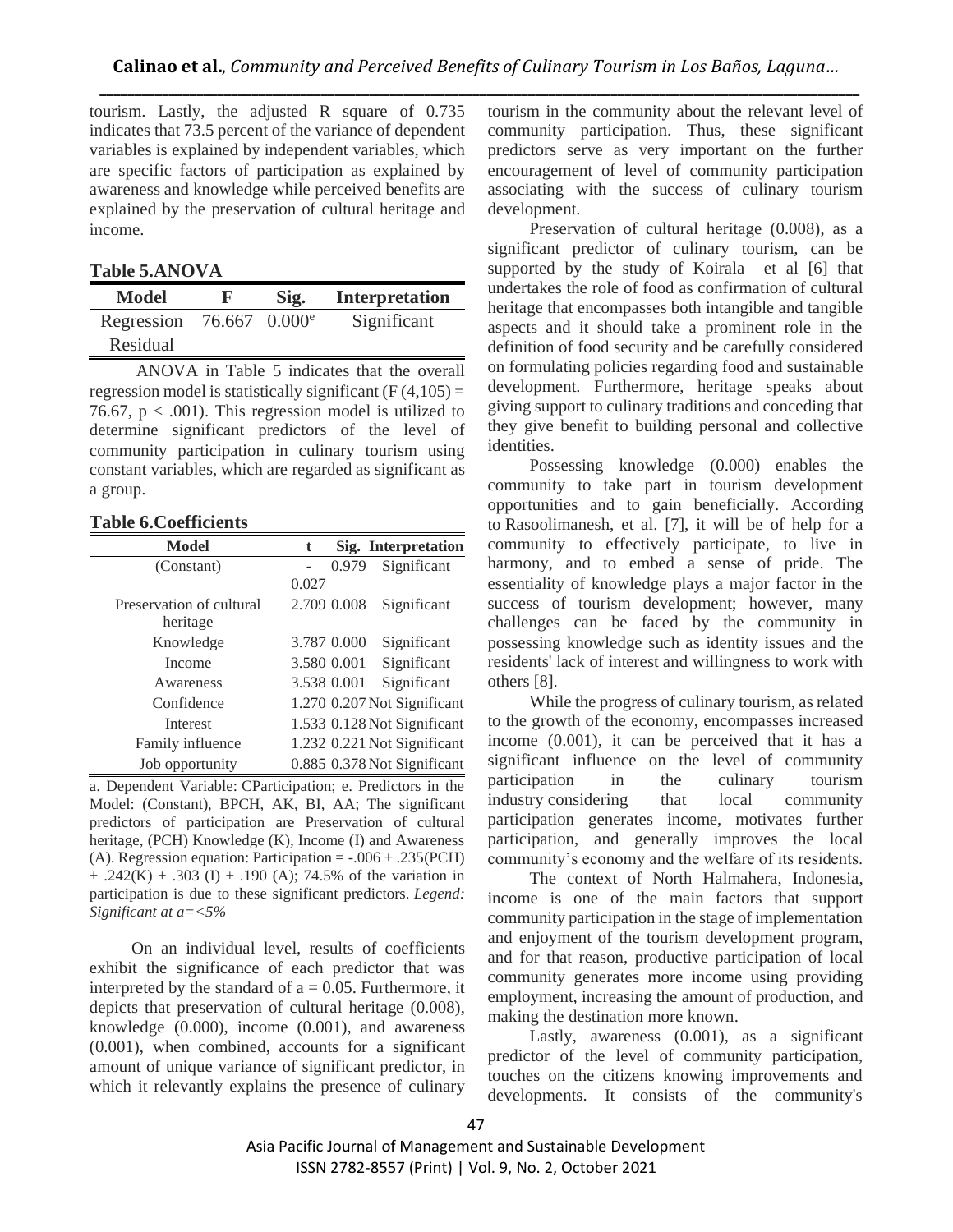realization of their responsibility as a host for a tourist and being an essential part in developing support in the culinary tourism development Shihombing [9]. The awareness of community can be practiced when residents can stay up-to-date with news, information, and upcoming events, which can be discerned as having more interest in taking part in the promotion of the industry.

Overall, when taken as a set, the preservation of cultural heritage, knowledge, income, and awareness account for 74.5 percent of community participation in culinary tourism [10]. On the other hand, excluded variables consisted of non-significant predictors of participation which are confidence, interest, family influence, and job opportunity



**Figure 1. Proposed culinary tourism framework for Los Baños, Laguna**

The proposed framework presented in Figure 1 was made from the results of the regression analysis that served as a guide for public and private stakeholders towards the goal of having effective community participation in culinary tourism development. It exhibits how significant predictors of culinary tourism in Los Baños, Laguna, in terms of the level of community participation, determined by variables, is in correlation with the tourism development (policies, programs, and projects) implemented by the city tourism offices, relevant officers under the office of the city mayor, and private sectors related to the industry.

The first dependent variable is on the factors of participation that are presented by the first box in the utmost left that are nominated variables (awareness, knowledge, confidence, interest, and family influence) that were regressed. Perceived benefits presented in the second box of the same side, are nominated variables (income, job opportunity, and preservation of cultural heritage) that were also regressed.

Nominated variables derived from dependent variables arrived at results of awareness being the significant predictor from factors of participation. While income and preservation of cultural heritage are significant predictors of perceived benefits of culinary tourism. Thus, overall significant predictors depict culinary tourism as with the relevance of passive level of community participation.

As for the analysis and interpretation of results, it can be elucidated that in terms of awareness of the community, the local government unit or the tourism office should undertake the development of effective dissemination of news and updates among locals such as incorporating engaging public media campaigns and events that will capture the interest of the locals towards gaining knowledge on the industry. Nevertheless, together with the implication of enough awareness and knowledge upon locals, it will facilitate their ability towards participating and taking advantage of culinary tourism development and further unlock opportunities for the benefit of the general community.

Whereas, for perceived benefits, the generation of income will encourage more locals to participate considering that through the development of culinary tourism, it contributes not only economically, but as well as socially in which it improves the welfare of the community while further sustaining the development of the industry, which strengthens the competitiveness of the community in the field of culinary. Moreover, part of the income generated from the industry should be allotted to the preservation of the cultural heritage to maintain its authenticity and sustainability to heighten more the tourist demand for the destination that will, in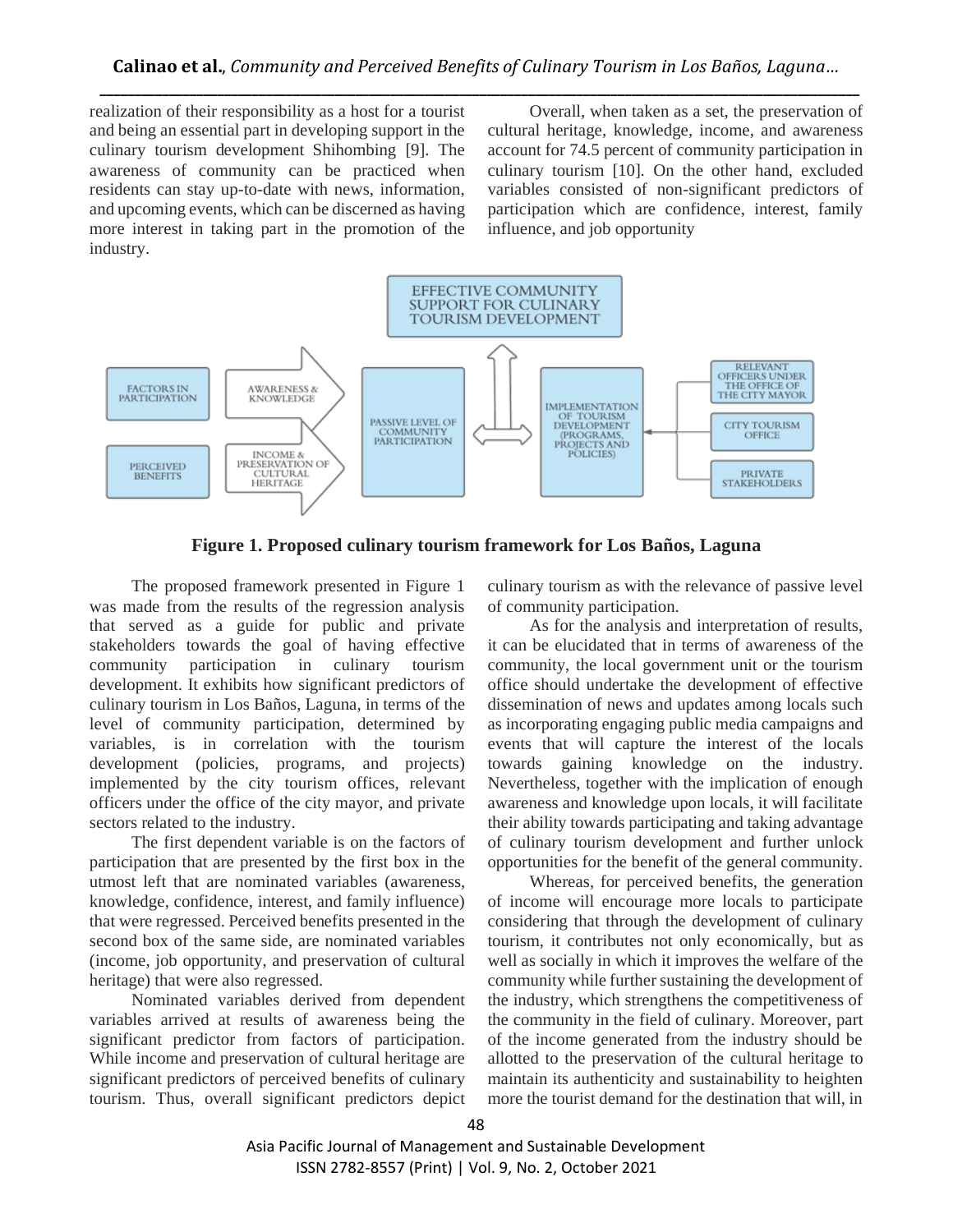turn, garner more income for the community while motivating more locals to participate.

The arrows consisting of significant predictors from the two main variables are directed to a passive level of community participation, wherein locals involved are only aware through receiving news and information without having their actual participation on sharing and culminating their knowledge to the community. Also, they cannot voice their own opinions and be involved in the making of decisions towards developing the industry. Furthermore, the correlating arrows between the passive level of community participation and the implementation of tourism development by the city tourism office, relevant officers under the office of the city of the mayor, and private stakeholders of Los Banos, Laguna, primarily go hand in hand in which these parties are mainly responsible on how projects, policies, and programs under tourism development can effectively encourage community participation by suiting perceived factors and benefits of the community. In turn, it cannot only urge participation but also motivate a better culinary tourism development that is beneficial for both the community and the destination. Finally, with passive community participation and the culinary tourism development associating with one another, it all pertains to the overall goal of having effective community support for culinary tourism development in the locale.

## **CONCLUSION AND RECOMMENDATION**

In the final analysis, it has been strongly agreed upon by the respondents that awareness of culinary tourism affects the level of community participation. This entails how being aware of culinary tourism itself can have a strong impact on community participation in regional and national events that allows the community to showcase and promote their products and businesses. There is also a strong agreement from the respondents in terms of receiving news and updates from their local municipal/tourism office regarding events catered to boosting culinary tourism in Los Baños, Laguna, and they are familiar with most local or regional movements in culinary tourism enhancement as well. Therefore, the regular relaying of information has shown a strong indicator of awareness of the community since the respondents have also agreed on how their knowledge, confidence, and interest affects their participation which in turn forges a strong connection between the community itself and their local heritage.

Also, most of the respondents strongly agree that income, job opportunities, and preservation of cultural heritage are benefiting that culinary tourism development can contribute to the community. Moreover, the culinary tourism industry relevant in the community significantly influents the economic and social impact to which it can generate employment, income that sustains households, and the further development of the industry, while effectively carrying out the preservation of culture. These factors overall can be concluded as making the industry sustainable and beneficial for the local community. However, it was exceptionally agreed that the income from the industry is used to further encourage and support food businesses especially in terms of having food businesses be improved with a more traditional aesthetic and that locals are prioritized in hiring for job openings.

As for the type of community participation, despite the respondents' agreement on consultation type and functional type of participation, it can be discerned that they strongly concede to the passive type of community participation. Therefore, there is a lack of enforcement towards self-mobilization as residents only participate when being told so without actually initiating a platform wherein, they can take part in making decisions and voicing out their knowledge and opinions.

Overall, the preservation of cultural heritage, knowledge, income, and awareness was found to make up 74.5% of the significant predictor which explains how the presence of culinary tourism is affected by community participation. While, the excluded variables of confidence, interest, family influence, and job opportunity were found to be non-significant predictors of community participation.

With all these, an initial or primary framework was made based on the results of the significant predictors of culinary tourism that may be of help in implying a much effective culinary tourism development in the community.

As awareness is the main prerequisite to securing strong community participation, researchers suggest that is essential to conduct immersive programs that focus on building connections between the residents and their local heritage to create a strong foundation for local awareness to set and local participation to follow. Regular community programs and activities that involve well-planned objectives in raising community awareness will inevitably introduce consistency among members of the community and